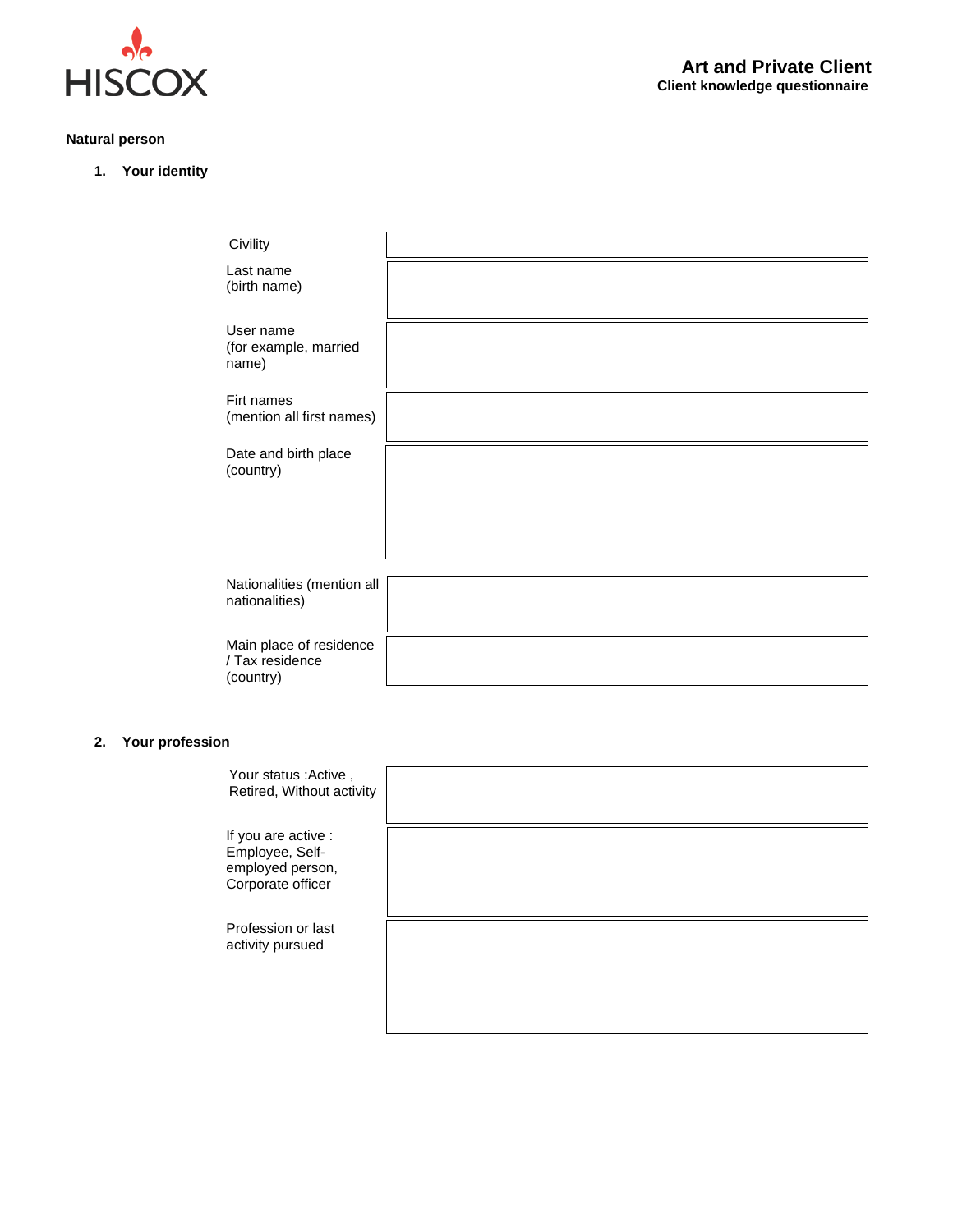

#### **3. Anti-money laundering**

| Are you a PEP*<br>(Politically exposed<br>person in a country,<br>including France) ?<br>Mention the function                                                                    |  |
|----------------------------------------------------------------------------------------------------------------------------------------------------------------------------------|--|
| Do you have a personal<br>relationship with a PEP*<br>? Mention PEP name,<br>first name and function<br>and the nature of the<br>relationship (family,<br>business relationship) |  |

*\*As defined by the ACPR (French Resolution and Prudential Control Authority), any person who exercises, or ceased to exercise less than one year ago, a political, judicial or administrative role on behalf of France, a foreign State or an international organisation, as well as their relatives.*

- *\* The roles in question* 
	- *- Head of State, head of government, member of a national government or the European Commission; - Member of a national parliament (both lower or upper house) or the European Parliament, leader of a*

*political party;*

*- Judge at the Court of Cassation [magistrat à la Cour de Cassation], Councillor of State [conseiller d'État] and member of the Constitutional Council [member du Conseil Constitutionnel] or their equivalents abroad;*

- *- Judge at the Court of Auditors [Cour des comptes] or their equivalents abroad;*
- *- Head or member of the governing body of a central bank;*
- *- Ambassador or Chargé d'Affaires;*
- *- General officer or senior officer in command of an army;*

*- Member of an administrative, management or supervisory body of a public company operating at a national level;* 

*- Director, deputy director, board member of an international organisation.*

### *\* The relatives concerned*

*Direct family members of PEPs, including:*

- *- Spouse or partner (regardless of the nature of the alliance)*
- *- Children and their spouses;*
- *- Parents;*

*- Persons closely associated with the PEPs, including as part of a company or legal structure (trust or fiduciary) or with close business ties (commercial or economic).*